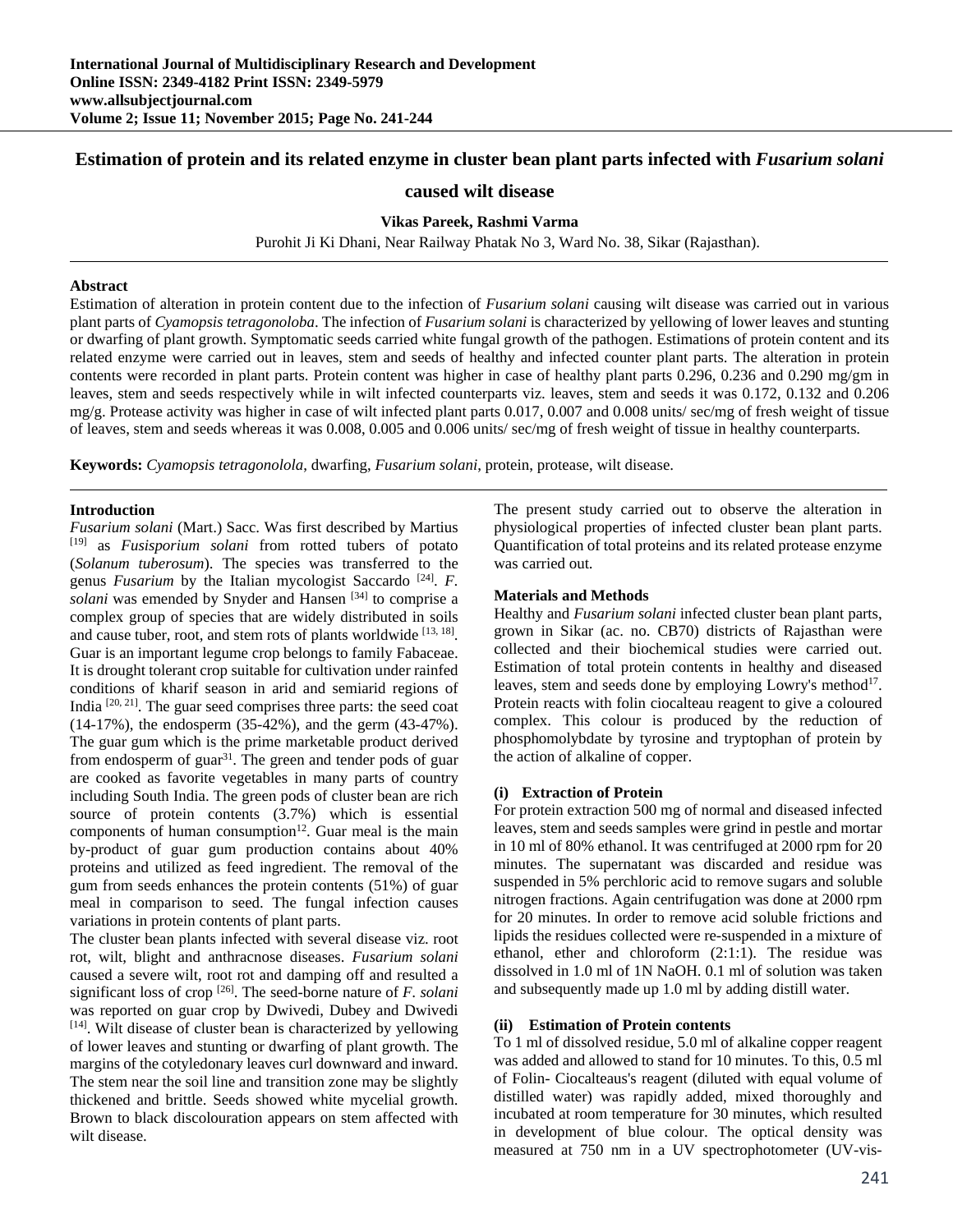systronics 118). For blank ethanol was used. The amount of protein in healthy and infected samples of leaves, stem and seeds was calculated from a standard curve prepared from BSA (Bovine Serum Albumin). Protein content was expressed in terms of mg/gm fresh weight of the tissue.

### **(iii) Protease enzyme activity**

2 ml casein solution (1% Casein dissolved in Phosphate buffer pH 7) was mixed with 1 ml of 0.1 M phosphate buffer pH 7.0 and 1 ml of enzyme extract. The mixture was incubated and kept at 30ºC in water bath for 1/2 hr. 1 ml enzyme substrate mixture was taken in centrifuge tube and 1 ml TCA was added. Then it was allowed to stand at room temperature for an hour and then centrifuged at 2000 rpm for 20 minutes. 1 ml of supernatant was pipetted and add 1 ml of folin ciocalteau's reagent and 2 ml of 20% sodium carbonate. Then the test tube was placed for 1 minute in boiling water bath cooled under tap water and made upto 10 ml with distilled water. Estimation of protease activity was done and absorbance was read at 650 nm [7].

# **Results and Discussion**

The alteration in protein contents and its related enzyme were observed in diseased and normal leaves, stem and seeds of cluster bean. The protein content were observed higher in healthy plant parts viz. leaves, stem and seeds as compared to wilt infected counterparts (Table:- 1 and Fig. 1A & C). However protease enzyme activity was found to be higher in infected seed, stem and leaves than healthy counterparts as shown in (Table: 1 and Fig. 1B & C).

**Table 1:** Quantification of total Protein contents and their related enzyme (protease) activity in *Cyamopsis tetragonoloba* (L.) Taub.







 $\ddot{\mathbf{C}}$ 

- **Fig 1:** Comparison of protein and its related enzymes in guar.
- A. Protein in healthy and wilt infected counterparts of guar.
- B. Enzyme (Protease) activity in healthy and wilt infected plant parts.
- C. Protein and protease activity in healthy and infected plant parts.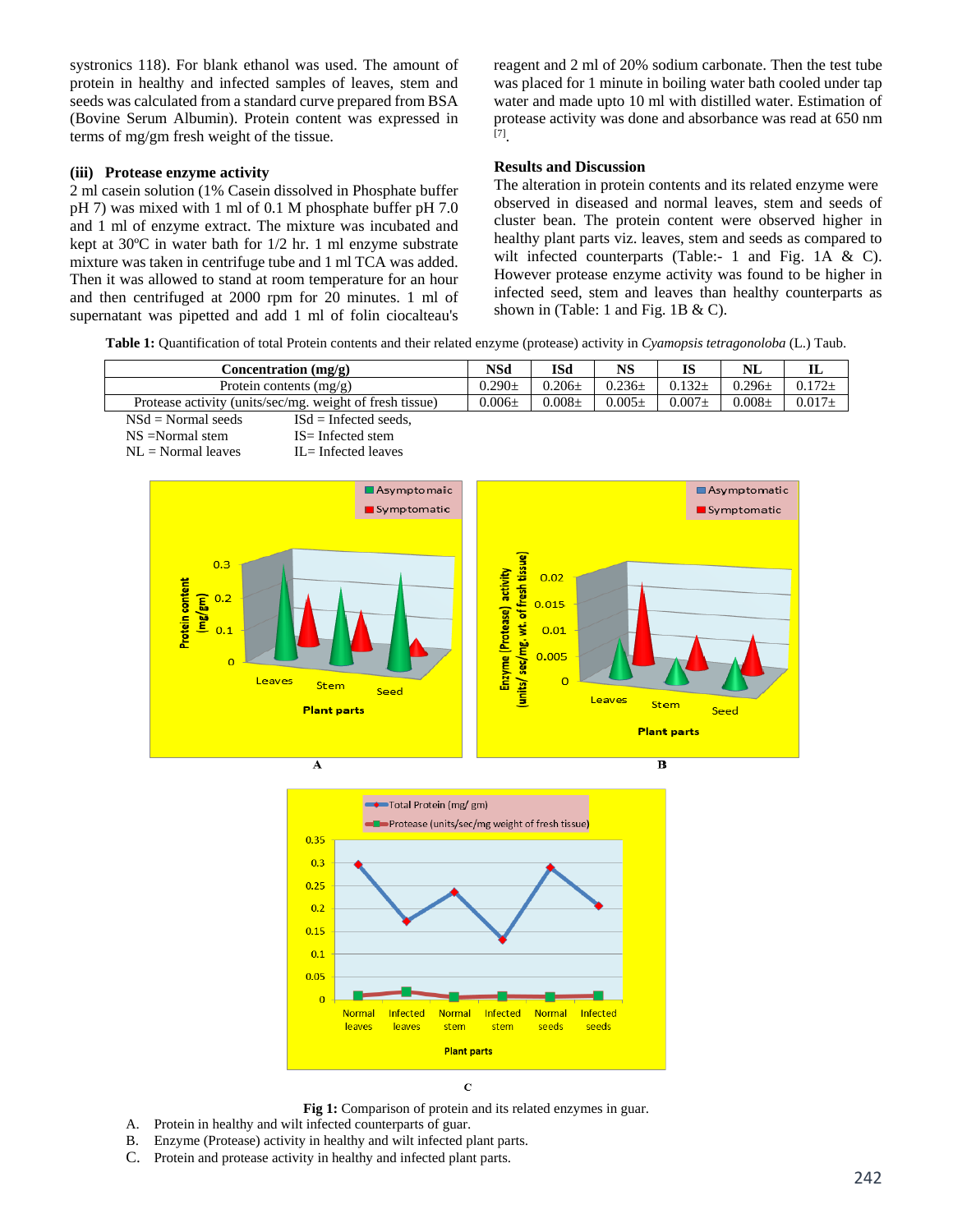In the present study higher total protein content were observed 0.296, 0.236 and 0.290 mg/gm in healthy leaves, stem and seeds respectively where as it was observed 0.172, 0.132 and 0.206 mg/g in wilt infected counterparts.

Higher Protease activity was 0.017, 0.007 and 0.008 units/ sec/mg of fresh weight of tissue in case of infected plant parts viz. leaves, stem and seeds than the 0.008, 0.005 and 0.006 units/ sec/mg of fresh weight of tissue in healthy counterparts. Reduction in protein contents after inoculation with *Phytophthora drechsleri f. sp. cajani* in the resistant cultivar of pigeon pea [2]. Similar results were observed in sesame [28], in taramira and safflower  $[29]$ , in sunflower seeds  $[22]$ , in arhar seeds  $^{[32]}$ , in soybean seeds  $^{[35]}$ , in sugarcane  $^{[10]}$ , in chilli by  $^{[4]}$ , in tomato  $[6]$ , in lentil by  $[27]$  and in chickpea by  $[30]$ .

Yadav *et al.* <sup>[36]</sup> studied the Changes in protein content of mustard plant parts infected with *Albugo candida*. The fungi deteriorated biochemical qualities of seed due to change of nutritional profiles such as protein content and decrease the value for sowing, as food or feed.

Higher protein contents was observed in *Colletotrichum orbiculare* infected *Luffa cylindrica* plant parts viz. seed, leaf, stem and fruit than the healthy counterparts whereas protease enzyme activity was higher in case of healthy seed, leaf, stem and fruit than the anthracnose infected counterparts [25]. Similar observations were reported at early stages of infection followed by subsequent decline at later stages in *Taphrina maculans* infected leaves of *Curcuma longa* [3], *Brassica juncea* infected *Macrophomina phaseolina* [33], pearl millet infected by *Sclerospora graminicola* [23], lemon fruit infected by *Colletotrichum gloecosporioides* [15].

Storage fungi cause deterioration of the seeds by affecting planting and edible value. Both asymptomatic seeds and symptomatic seeds of soybean infected with *Rhizoctonia bataticola* showed initial enhancement of protease activity. Later it declined continuously in symptomatic seeds [35].

Alteration in protein metabolism of plant tissue during pathogenesis has been reported in cumin [9, 37] and in *Braassica*  juncea [11].

Insignificant increase in protein contents were observed in unhealthy seeds of melon than the healthy seeds [1]. This may be due to the increased activity of the hydrolytic enzymes protease, in diseased tissue by the enhanced state of the host metabolism after infection or by the pathogen itself  $[16]$ . The fungi has strong ability to infect all components of seeds and therefore as reflected by reduction of seed quality parameters [8].

Akhtaruzzaman *et al.* <sup>[5]</sup> were isolate and characterize the protease from 7 leguminous seeds viz. soyabean, lentil, black gram, bengal gram, groundnut and pea. Highest concentration was observed in groundnut and lowest concentration was observed in lentil.

## **Conclusion**

Present investigation suggests that infection of fungal pathogen in plants cause alteration in their biochemical composition. Related enzyme activities were also altered due to the heavy fungal invasion. In case of cluster bean present study also revealed that the total protein contents were higher in healthy plant parts than the *Fusarium solani* infected counterparts whereas related protease enzyme activity was observed higher in wilt infected plant parts than the healthy counterparts. The maximum total protein contents were found in healthy leaves and maximum protease enzyme activity was observed in wilt infected leaves. However, present study is helpful to understand the alteration in biochemical contents like total protein and related enzymes like protease in various plant parts infected with fungal pathogens.

### **Acknowledgement**

The author Pareek V and Varma R wishes to thank Department of Sciences and Technology, Jaipur for their financial assistance.

#### **References**

- 1. Adekunle AA, Oluwo OA. The Nutritive Value of Cucumis melo var. agrestis Scrad (Cucurbitaceae) Seeds and Oil in Nigeria, American Journal of Food Technology. 2008; 3:141-146.
- 2. Agarwal SC. Effects of stem inoculation of *Phytopthora* stem blight on phemnol contents in pigeonpea, Indian Journal of Pulse res. 1989; 2:39-41.
- 3. Agarwal ML, Kumar S, Goel AK, Tayal MS. Biochemical analysis in leaf spot disease of turmeric: Some hydrolyzing and oxidase enzymes & related chemical metabolites. Indian Phytopath, Science Reporter 1982; 36(3):438-441.
- 4. Anand T, Bhaskaran R, Raguchander T, Samiyappan R, Prakasam V, Gopalakrishnan C. Defence responses of chilli fruits to Colletotrichum capsici and Alternaria alternata. Biologia Plantarum 2009; 53:553-559.
- 5. Akhtaruzzaman M, Mozumder Rubel NHM, Jamal R, Rahman A, Rahman T. Isolation and characterization protease enzyme from leguminous seeds, Agricultural Science Research Journals. 2012; 2(8):434-440.
- 6. Baker CJ, Owens RA, Whitaker BD, Mock NM, Roberts DP**,** Deahl KL *et al.* Effect of viroid infection on the dynamics of phenolic metabolites in the apoplast of tomato leaves. Physiological and Molecular Plant Pathology 2010; 74:214-220.
- 7. Balasubramanian KA. The possible role of proteolytic enzymes in pathogenesis of Rhizopus stolonifer. Indian Phytopathology 1972; 25:475-477.
- 8. Begum MM, Sariah M, Puteh AB, Abidin MA. Pathogenicity of *Colletotrichum truncatum* and its influence on soybean seed quality, Int J Agri Biol. 2008, 10:393-398.
- 9. Bhatnagar K. Investigation in to blight of cumin caused by *Alternaria burnsii* in Rajasthan with Special emphasis on its management, Ph.D. Thesis, University of Rajasthan, Jaipur, 1992.
- 10. De Armas R, Santiago R, Legaz ME, Vicente C. Levels of phenolic compounds and enzyme activity can be used to screen for resistance of sugarcane to smut (Ustilago scitaminea). Australasian Plant Pathology 2007; 36:32-38.
- 11. Debnath M. Physiology and host pathogen interaction of white rust of *Braassica juncea* (L.) Czern. And Coss. Caused by *Albugo candida* in vitro and in vivo. Ph.D. Thesis, University of Rajasthan, Jaipur, 2000.
- 12. Deore PB, Sawant DM, Ilhe BM. Comparative Efficacy of *Trichoderma Spp.* For the control of powdery mildew of cluster bean, Indian Journal Agric Res. 2004; 38(3):212- 216.